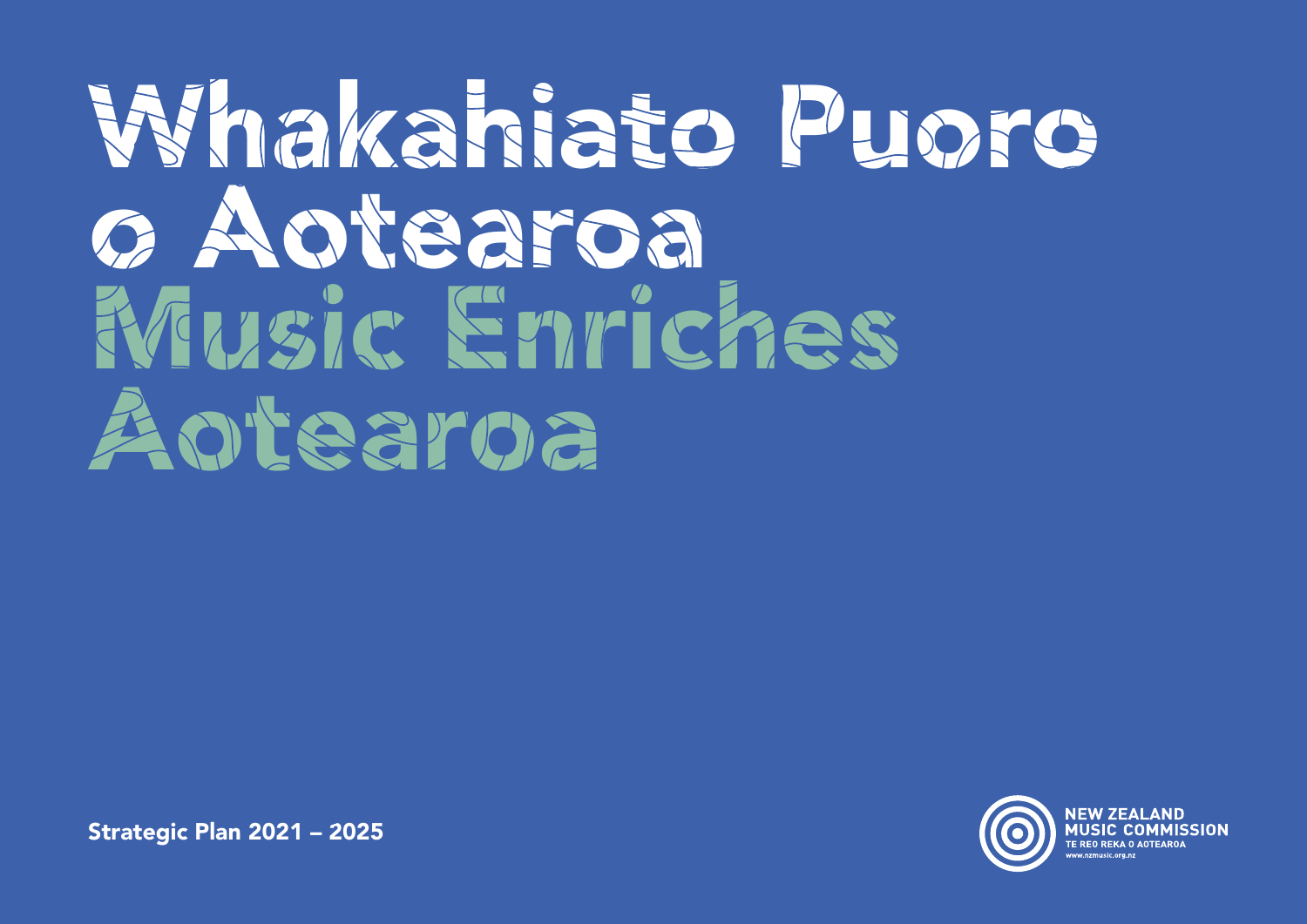# Rārangi Take Contents

- Our Environment: Tō Mātou Waahi Mahi 3
- **Our Purpose:** Tō Mātou Koronga 5
- Our Strategic Focus: Tō Mātou Rautaki Whakaarotau 7
- **Our Goals: O Mātou Whainga** 8
- 10 | Our Contribution: Tō Mātou Tākohatanga
- **Our Projects: O Mātou Kaupapa Matua** 11
- Our Partners: O Mātou Hoa Pakihi 15
- 16 | Our Organisation: Tō Mātou Pakihi
- Our People: O Mātou Tangata 19

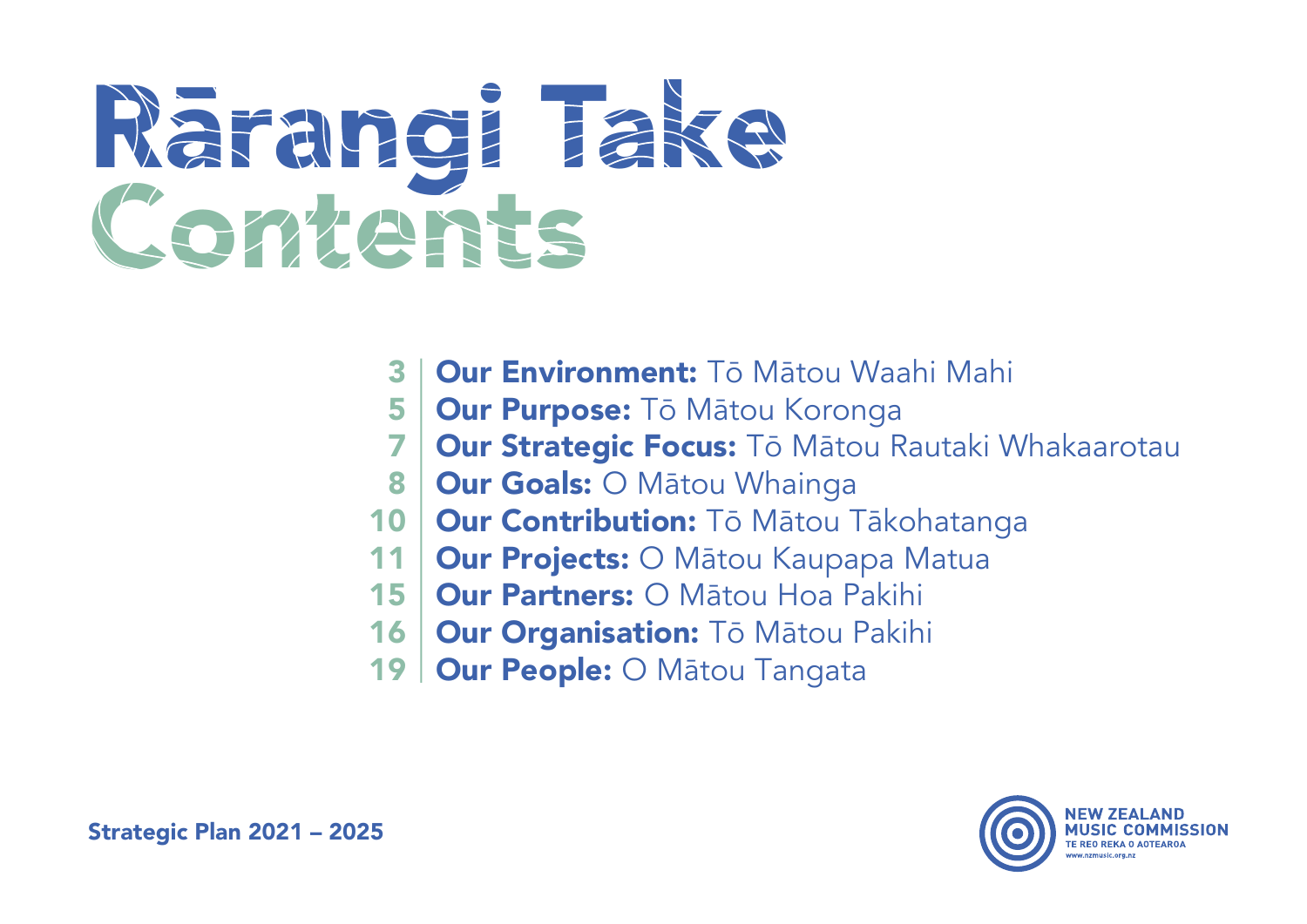## Tō Mātou Waahi Mahi Our Environment

#### Introduction from the Chair

Since the advent of the digital music industry twenty years ago - and the rapidly-evolving music ecosystem that technological advances have enabled ever since - it has been a challenge at times to foresee the changes our industry might face over any substantial length of time - and that was without factoring in a global pandemic.

The Music Commission last prepared a four-year plan in 2016, which focussed on creating sustainable careers and music businesses, and more New Zealand artists succeeding on the world stage. We are proud to be entering our next four-year planning cycle having achieved or bettered all of our strategic objectives, bar those directly impacted by COVID-19.

- 8,728 students across 336 schools participated in Music Mentoring in Schools.
- Over 700 artists and music businesses participated in upskilling events and programmes.
- 61 internships resulted in 25% of participants receiving ongoing work.
- 256 Outward Sound grants for artists and 83 for music businesses were confirmed.

#### In the past five years:

- Streaming has become the predominant source of revenue for recorded music worldwide. In NZ streaming revenues have increased from \$43.3million in 2016 to \$98.6million in 2020.
- Artist income derived from streaming however is significantly lower than that once derived from the sale of physical product, and streaming tends to favour established and superstar artists.
- Data driven analytics and social media have radically increased artists' connection with their fanbases on a global level.
- The opportunity for Kiwi artists to compete on the world stage (albeit a more crowded stage) has been empowered by this ability to target audiences, the ease of international travel (pre-COVID-19), and a growth in support, skill and confidence.

And then came COVID-19.

As a highly digital industry already, recorded music was ahead of the game in many respects, and in 2020 NZ revenues grew slightly to \$139.6million. The live performance sector however ground to a halt for long periods, and internationally live music and touring is largely yet to resume. This continuing live music hiatus, plus declines in revenues from public performance and broadcasting, are expected to have negative impacts on income for several years.

The New Zealand music industry was quick to adapt to, and form a collaborative response to COVID-19, and to advise the government of its most pressing needs. The Ministry for Culture and Heritage acted swiftly to provide well-targetted music recovery funding in the May 2020 Budget, and this undoubtedly has helped the local industry to survive the worst effects of the pandemic.

Alongside supporting (via the Music Commission) those who had lost income from international touring, venue infrastructure, and the cost of cancelled NZ Music Month events, the government's Music Recovery funding invested \$4m over two years in domestic touring. The Aotearoa Touring Programme, launched in November 2020, has to date supported artists with 145 grants to perform 1,085 shows – these have occurred in 91 different towns and cities across the mōtu. The 2021-22 year of this plan will see the continuation of the Aotearoa Touring Programme funding and the organisation looks forward to supporting more emerging and established artists to take their music to towns and cities around Aotearoa.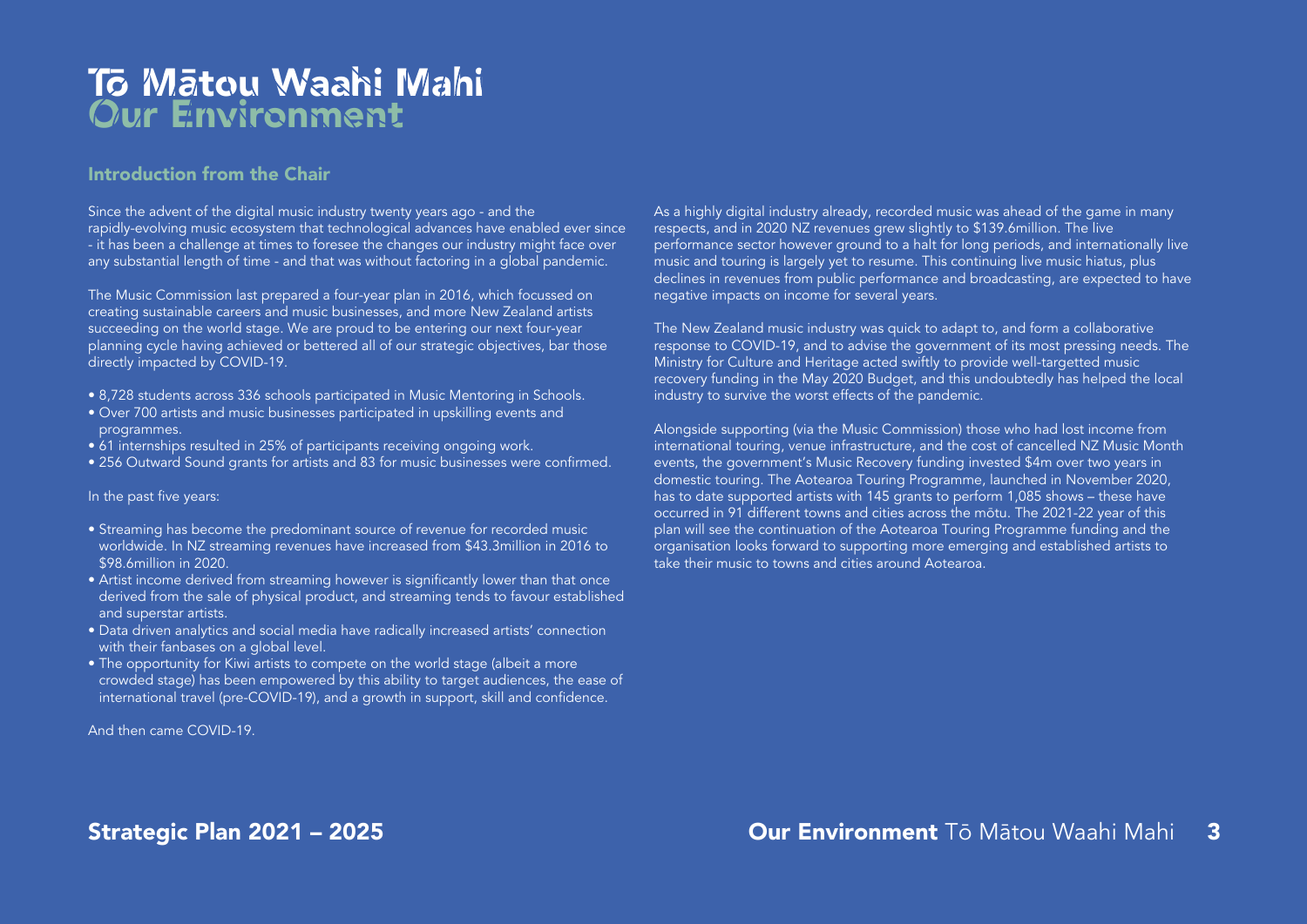#### Looking out to 2025

- The devastating impacts of the pandemic will continue to be felt in the ability to travel freely, and in the survival of infrastructure in major touring markets (US, UK, Europe). We are however starting to see some markets open up and the high uptake of vaccinations in major touring destinations, new safety measures at venues, and pent-up audience demand are expected to rapidly reinvigorate international touring over the next twelve months.
- Alternative revenue streams, such as live performance via live-streaming, webcasts, and direct-to-fan offerings via platforms, will continue to evolve and grow.
- New digital currencies such as NFTs (Non Fungible Tokens) and other forms of blockchain will begin to transform the music value chain.
- The independent and self-released artist segment of the sector will continue to grow.
- The uptake of 5G technology will enable the growth of Augmented and Virtual Reality as tools to create new forms of performance and content.

Consultation on this Strategic Plan began with an industry hui in November 2019, and in March 2020 a further gathering was held to consolidate the insights gained, and to seek feedback on an outline plan. At this meeting it became very obvious that our world was beginning to change drastically, and soon after the Music Commission CE and Board decided to delay the Plan until the impact of COVID-19 became clearer, and to allow the organisation to focus on the immediate needs of our stakeholders. On March 16 2021, the consultation group was reconvened and the key themes agreed were:

- Importance of music education in developing artists and audiences.
- Need for a safer, more inclusive and bicultural industry.
- Flexible and adaptable capability building and infrastructure to support sustainable careers.
- Live music as the focus for career success and audience development providing the opportunity for more NZ artists to enhance their performance skills and grow their revenue streams, growing the wider employment and business opportunities in the sector, and increasing audience access and participation.
- International and exports (whilst physically limited in the short-term) need continued support to ensure adequate earnings, and to protect the established and developing fanbases of our exporting artists.

To capture theses key themes and the aspirations of the Music Commission, a new Vision and Mission for the organisation has been adopted. The Vision is Whakahiato Puoro o Aotearoa | Music enriches Aotearoa; and the Mission is Supporting a thriving New Zealand music sector – culturally, economically and globally.

This Plan takes all of these themes into account and provides an overarching framework for the strategic focus of the Music Commission in the next four years. It aims to retain the flexibility and agility that have served us so well over the duration of the COVID-19 pandemic so far, and that will allow us to be most responsive to the changes we will no doubt encounter as we work towards 2025. One thing that won't change is the exceptional music being created in and for Aotearoa and the Music Commission is proud to play its part in that.

VICTORIA BLOOD **CHAIR** 

### Strategic Plan 2021 – 2025

### **Our Environment** Tō Mātou Waahi Mahi 4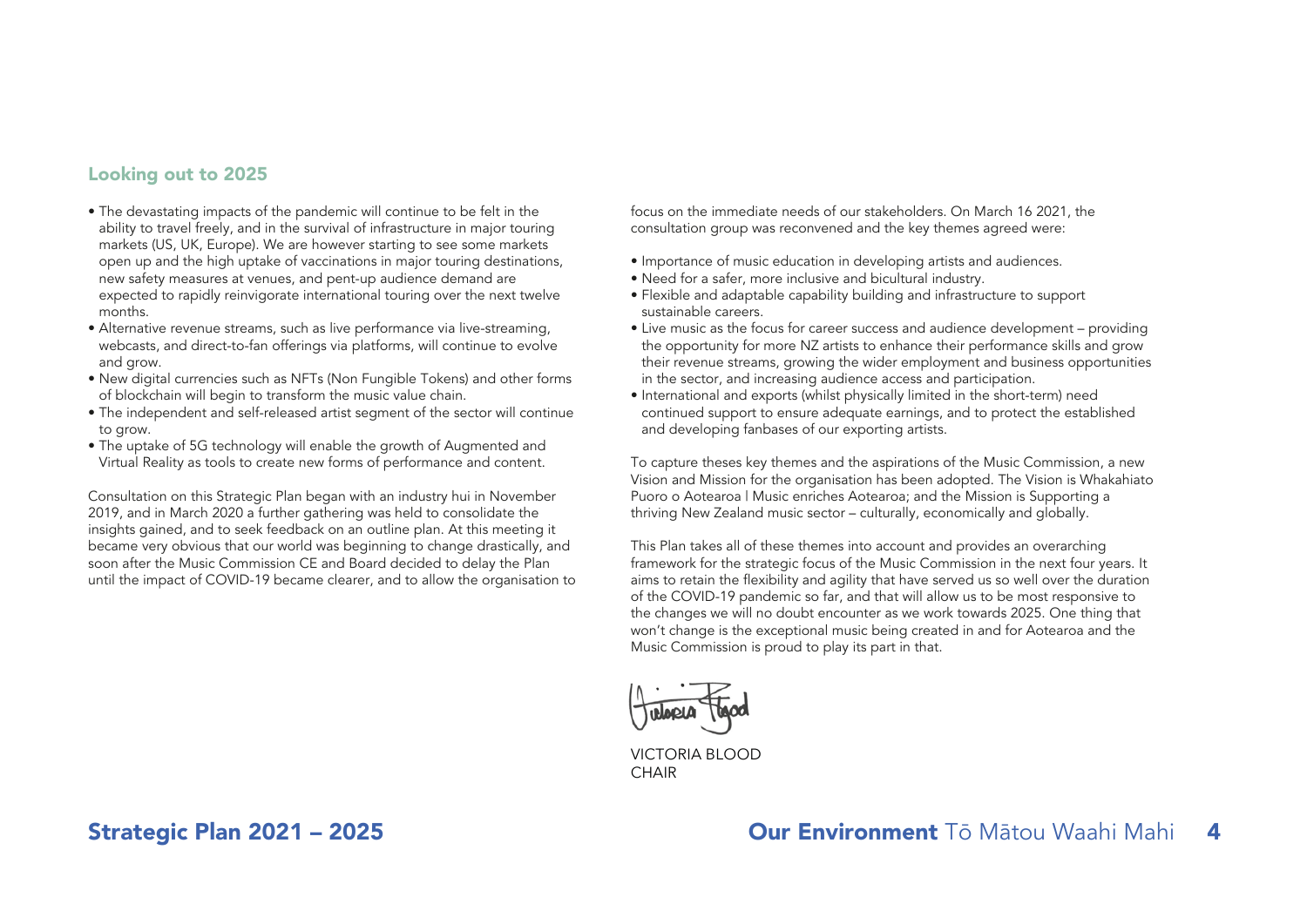## Tō Mātou Koronga Our Purpose

## Vision

Whakahiato Puoro o Aotearoa – Music enriches Aotearoa

## **Mission**

Supporting a thriving New Zealand music sector – culturally, economically and globally

## Our Aims

- Sustainable careers & music businesses
- Inclusivity, wellbeing, access & participation
- Internationalisation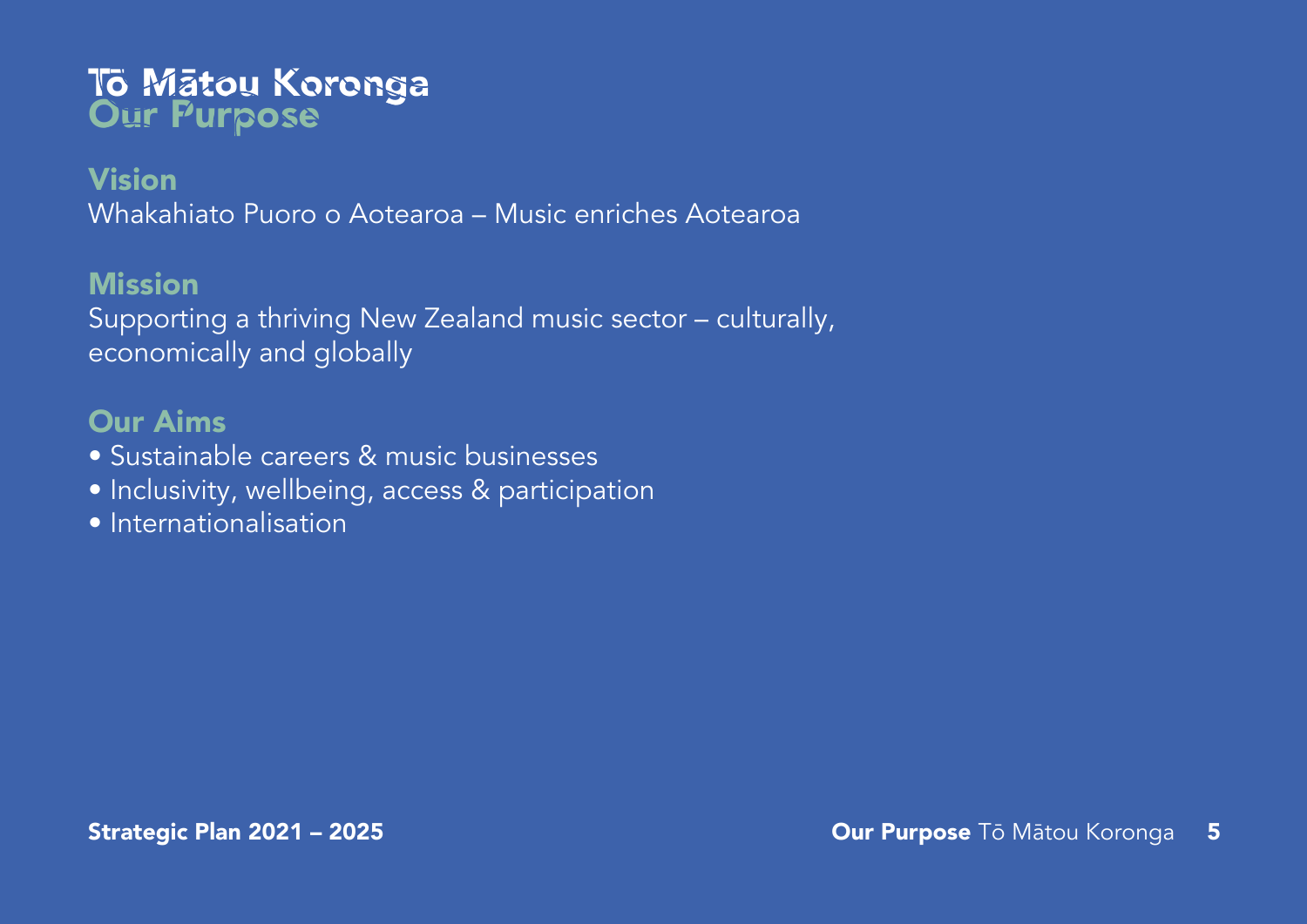#### Nature & Scope of Functions and Reporting Framework

The NZ Music Commission Te Reo Reka o Aotearoa is an organisation with a national reach that is funded primarily by Government through Vote: Arts, Culture and Heritage. Its purpose is to provide services and support to grow New Zealand music businesses.

The Music Commission's services are not provided by other government agencies. The Music Commission is in a unique position to take a long-term developmental approach for the contemporary popular music sector as a whole.

Additionally, the Music Commission undertakes two contracts for the Ministry of Education, to provide music mentoring services and support for students and in schools. This contract has a separate reporting process twice annually.

The Music Commission reports to the Ministers for Arts, Culture and Heritage via the Ministry for Culture and Heritage.

The terms of the funding relationship are set out in a Funding Agreement between the Music Commission and the Ministry.

Further expectations of the Minister are communicated to the Music Commission in an annual Letter of Expectations.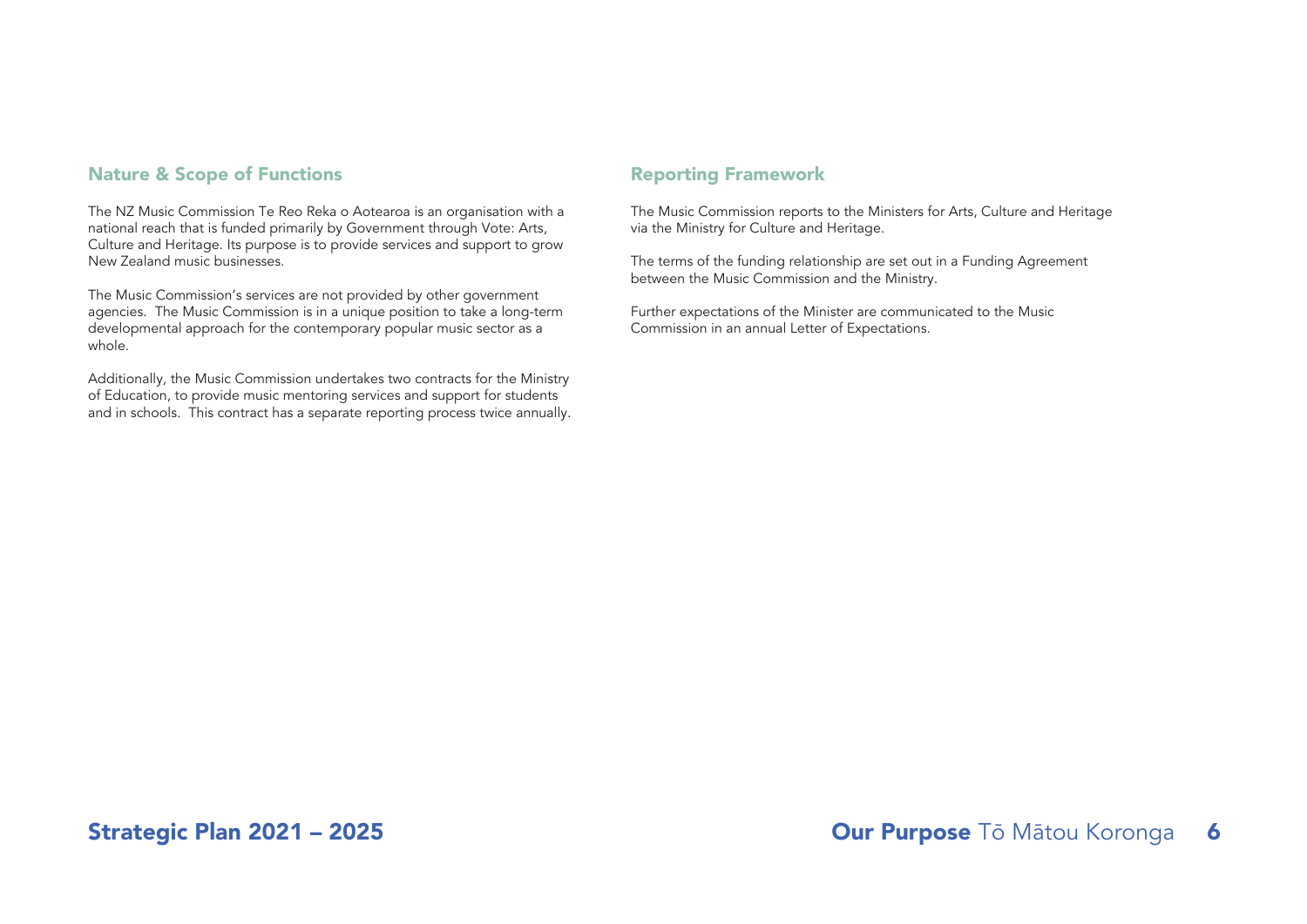## Tō Mātou Rautaki Whakaarotau Our Strategic Focus

## The Development, Performance & Export of Music from Aotearoa

#### Development

We will invest, and partner with others, to give NZ artists and music businesses the best opportunities for sustainable careers across the music sector in Aotearoa.

#### **Performance**

We will invest in skills and opportunities for NZ artists to perform on stages and platforms to grow access and audiences for original music from Aotearoa.

#### Export

We will invest in the international careers of NZ artists, and support NZ music businesses to take music from Aotearoa to the world.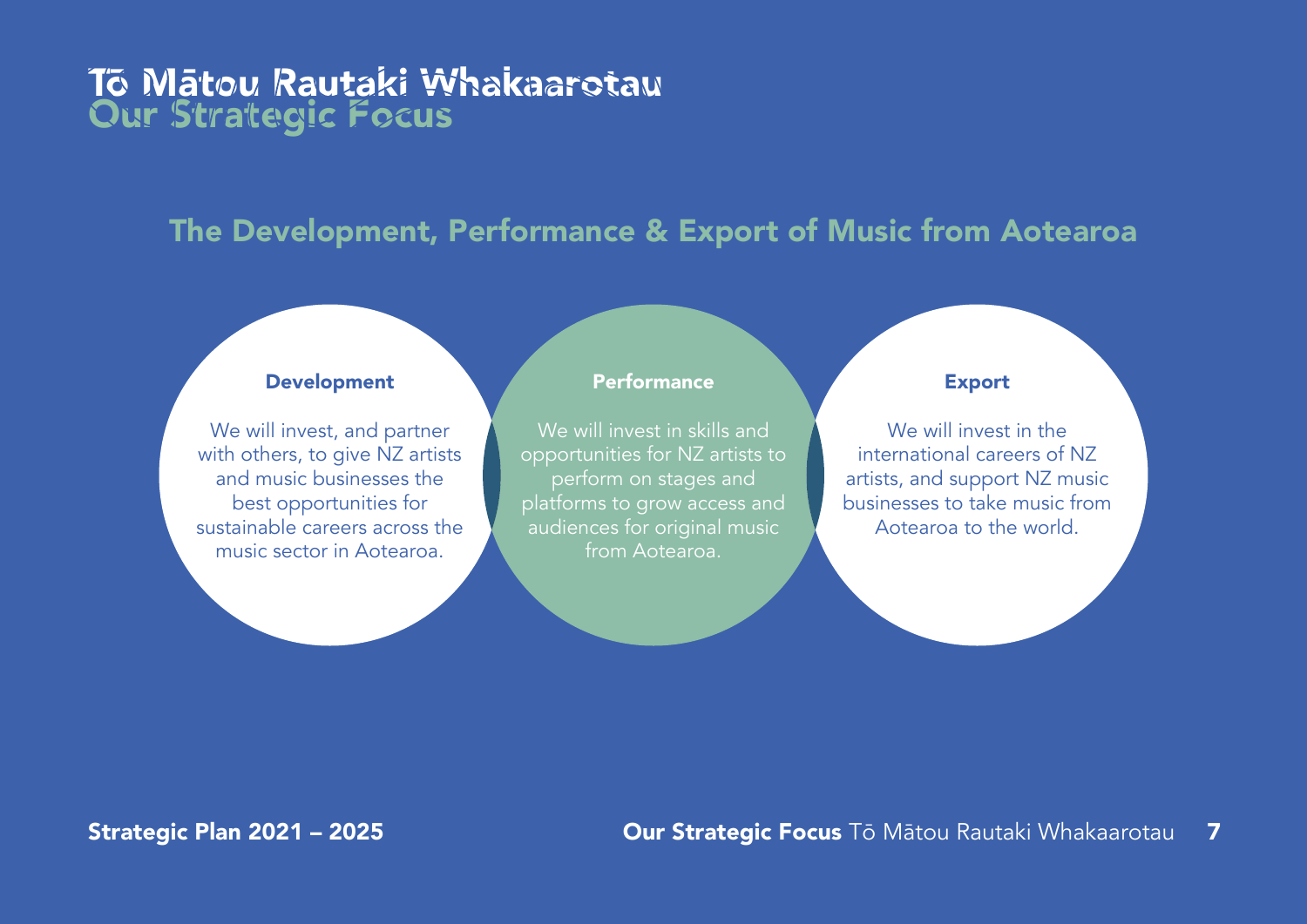## O Mātou Whainga Our Goals

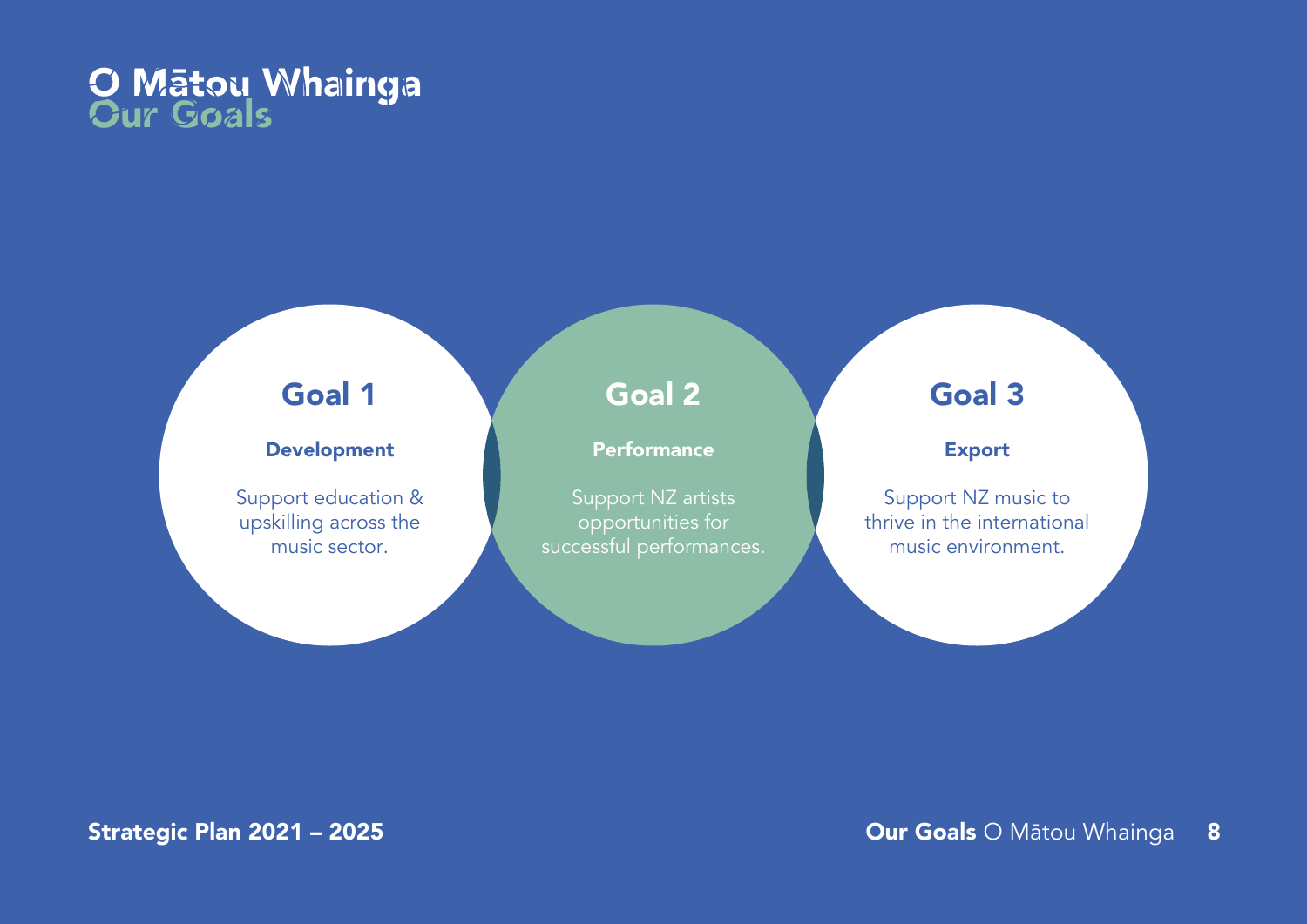#### Goal 1 - Development

Support education & upskilling across the music sector

#### **STRATEGY**

Implement & collaborate with partners for capability initiatives to grow the skill base and sustainability of the music sector across Aotearoa.

#### **OUTCOMES**

More opportunities are provided for developing music skills in Aotearoa, from classrooms to high-level professional development.

A wide range of training opportunities are available across the NZ music sector.

Resources are provided to support artists, music businesses, and music career development.

#### Goal 2 - Performance

Support NZ artist opportunities for successful performances

#### **STRATEGY**

Support artists & practitioners to upskill, execute and promote original New Zealand music across stages and platforms.

#### **OUTCOMES**

A thriving live music sector for artists and audiences in New Zealand.

Skilled, supported and resourced music practitioners who are agile in a post-COVID environment.

Increasing the a pool of export-ready artists in Aotearoa.

#### Goal 3 - Export

#### Support NZ music to thrive globally

#### **STRATEGY**

Invest in NZ artists, upskilling opportunities and collaborations to take NZ music to the world.

#### **OUTCOMES**

More music from Aotearoa is seen and heard on the world stage.

NZ artists and music businesses grow their international opportunities and successes.

NZ artists and music businesses have the skills, networks and knowledge to excel in global markets.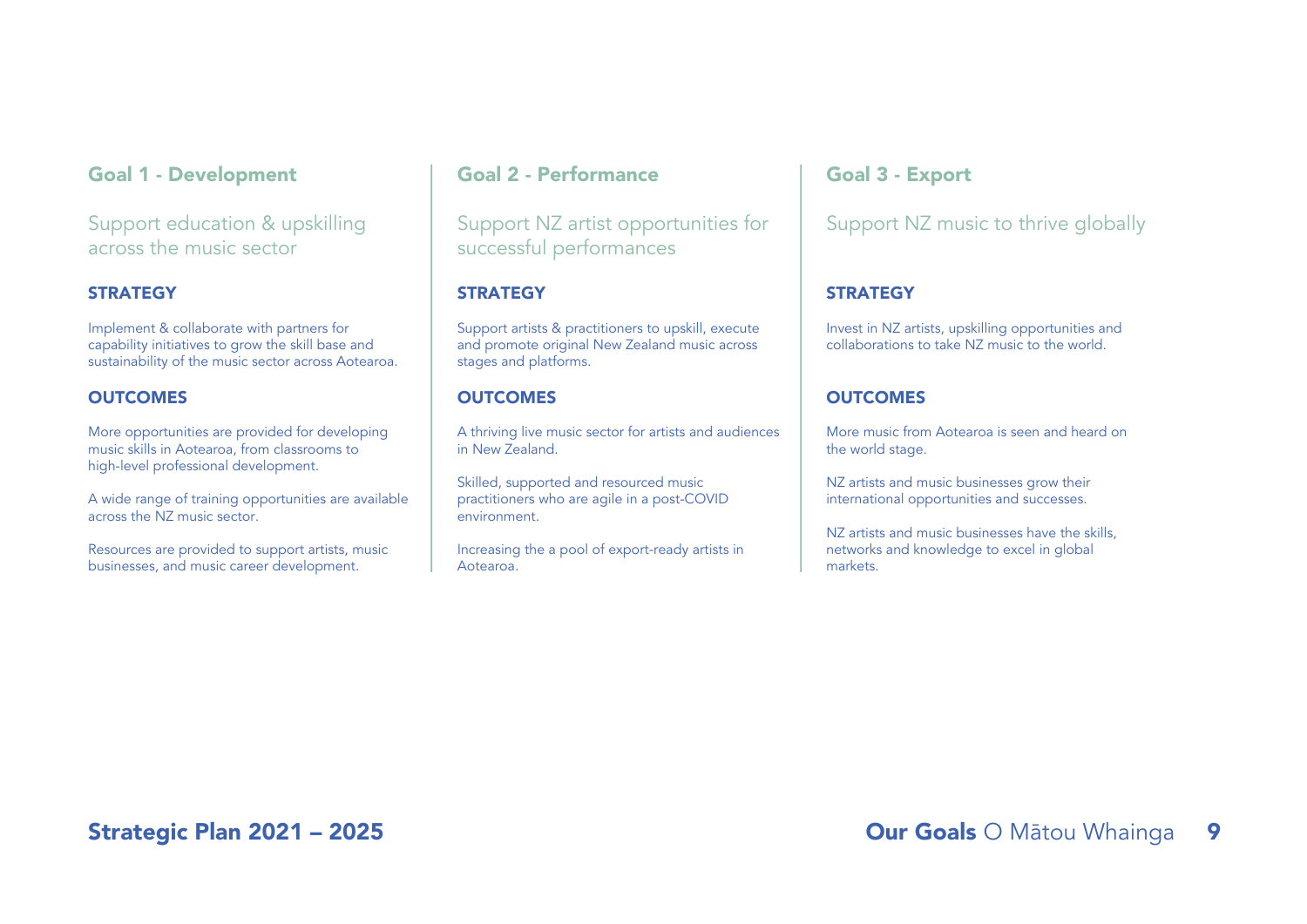## Tō Mātou Tākohatanga Our Contribution

The Music Commission's initiatives and projects make a direct positive contribution towards the Ministry for Culture and Heritage priorities for arts and culture in Aoteroa.

All New Zealanders can access and participate in cultural experiences accessible cultural activity is important to individuals and communities.

The cultural sector is supported and growing sustainably a thriving cultural sector contributes to a strong economy.

New Zealanders share a distinct and inclusive identity and value our history and traditions the cultural sector plays a large role in fostering individual and collective identities and social inclusion and tolerance.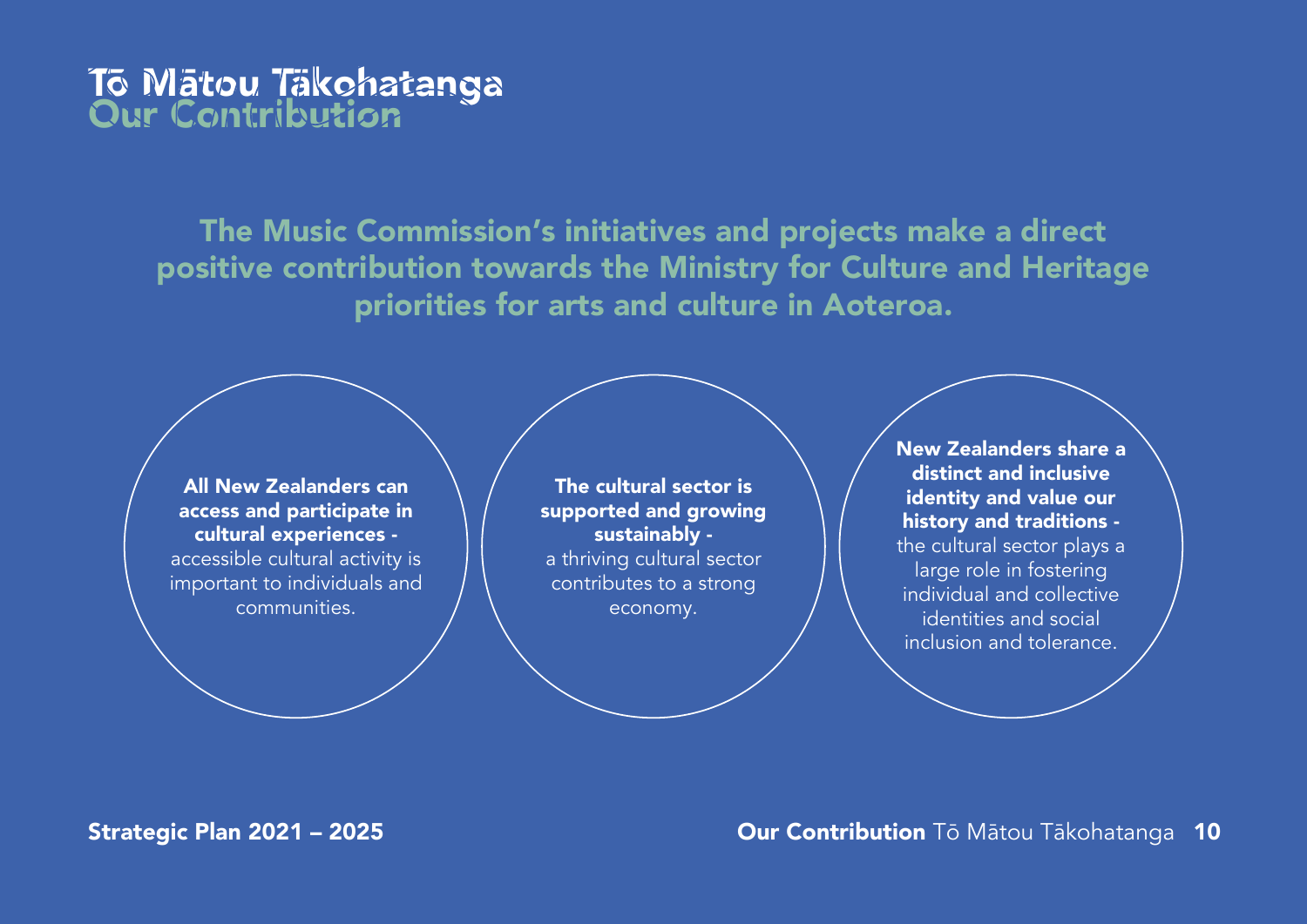## O Mātou Kaupapa Matua Our Projects

The Music Commission's strategic direction is focused on achieving its Mission through undertaking work across focus and result areas. The key projects outlined in this section, will contribute to both our Mission and the Ministry for Culture and Heritage (MCH) Strategic Intentions.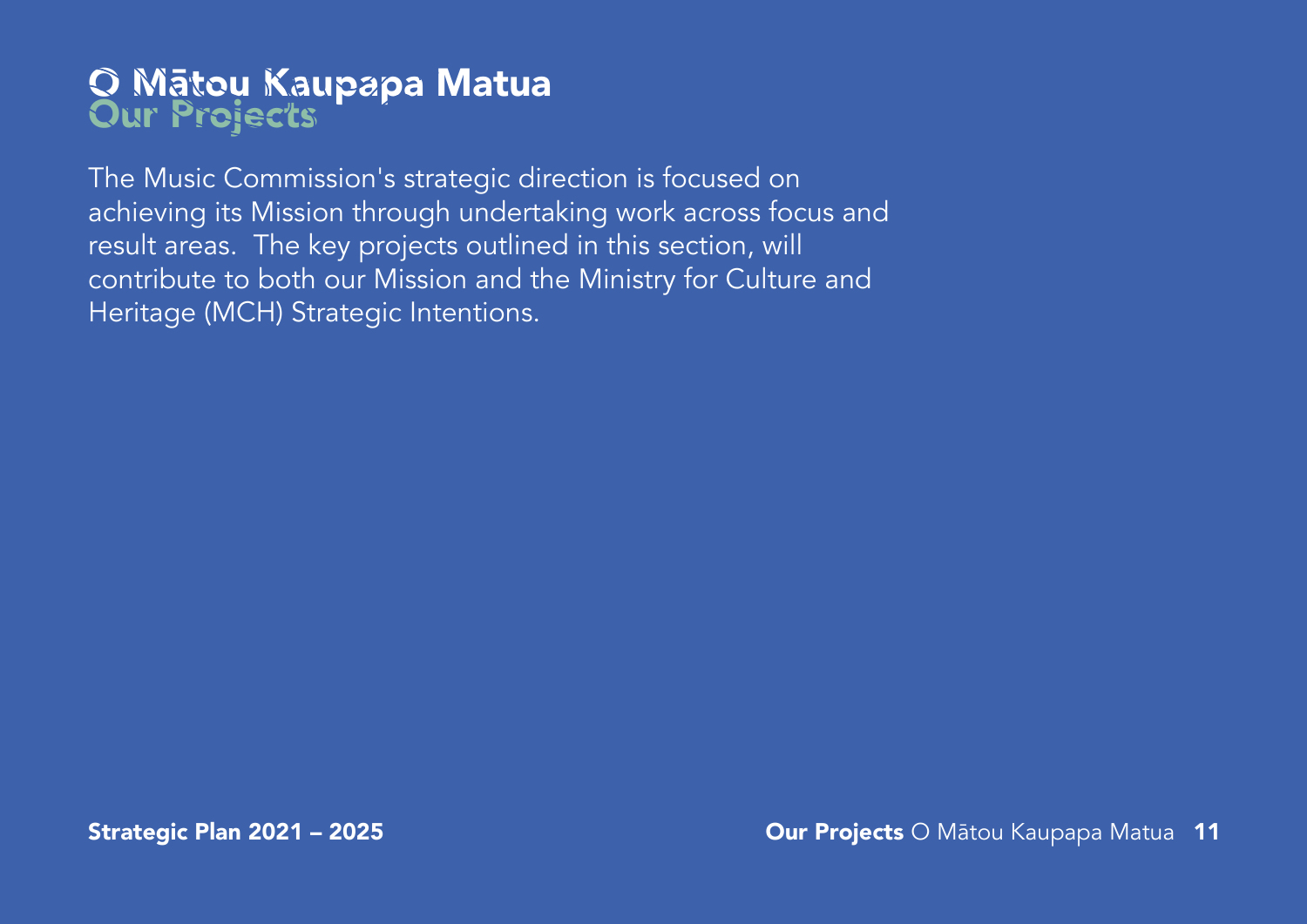## Development

Support education & upskilling across the music sector

#### MCH Strategic Intention - Access & Participation

All New Zealanders can access and participate in cultural experiences.

- Operating the Musicians Mentoring in Schools Programme
- Operating the Bands Mentoring in Schools Programme
- Supporting the Music Managers Forum NZ (MMF)
- Supporting Independent Music NZ (IMNZ)
- Operating an Industry Internship Programme
- Continuing to monitor emerging income streams, including digital developments
- Producing the Official NZ Music Month Summit in partnership with the MMF
- Supporting, participating and hosting seminars and upskilling events
- Providing a free legal advice service
- Producing the music industry handbook 'The May Book' annually
- Maintaining a website with artist and industry news, and music resources
- Supporting upskilling opportunities for NZ artists and music businesses
- Contributing toward research on the economic value of the music industry
- Operate a contestable Capability Grants Programme
- Supporting NZ artists and music businesses through capability focused projects to assist them to thrive in a post-COVID environment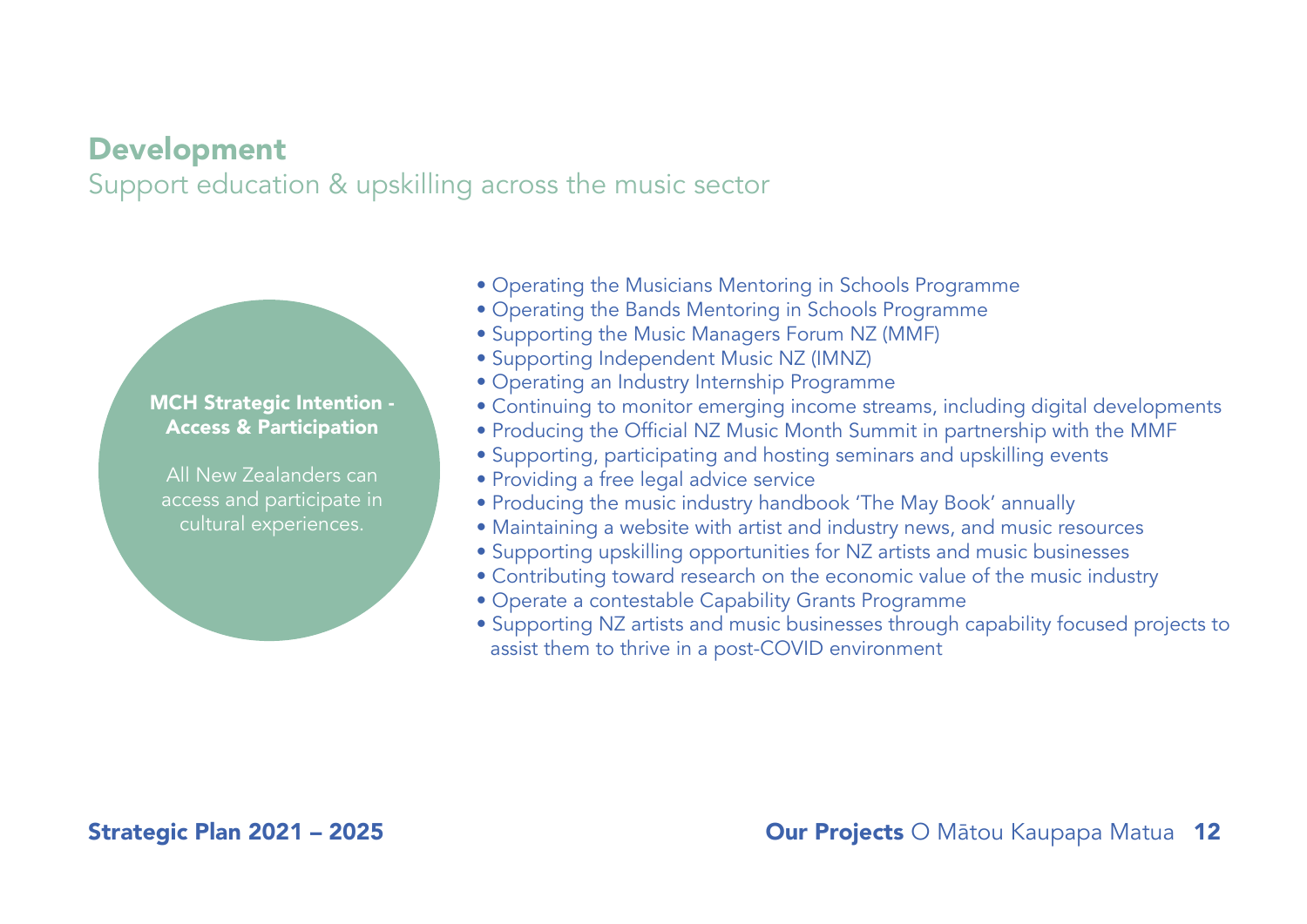## Performance

Support NZ artist opportunities for successful performances

MCH Strategic Intention - Sustainable Growth

The cultural sector is supported and growing sustainably.

- Publishing information on key domestic and international events
- Operating the Aotearoa Touring Programme
- Organising NZ Music Month
- Supporting significant cultural recognition events Waiata Maori Awards, Pacific Music Awards and the Taite Music Prize
- Providing resources to support successful domestic touring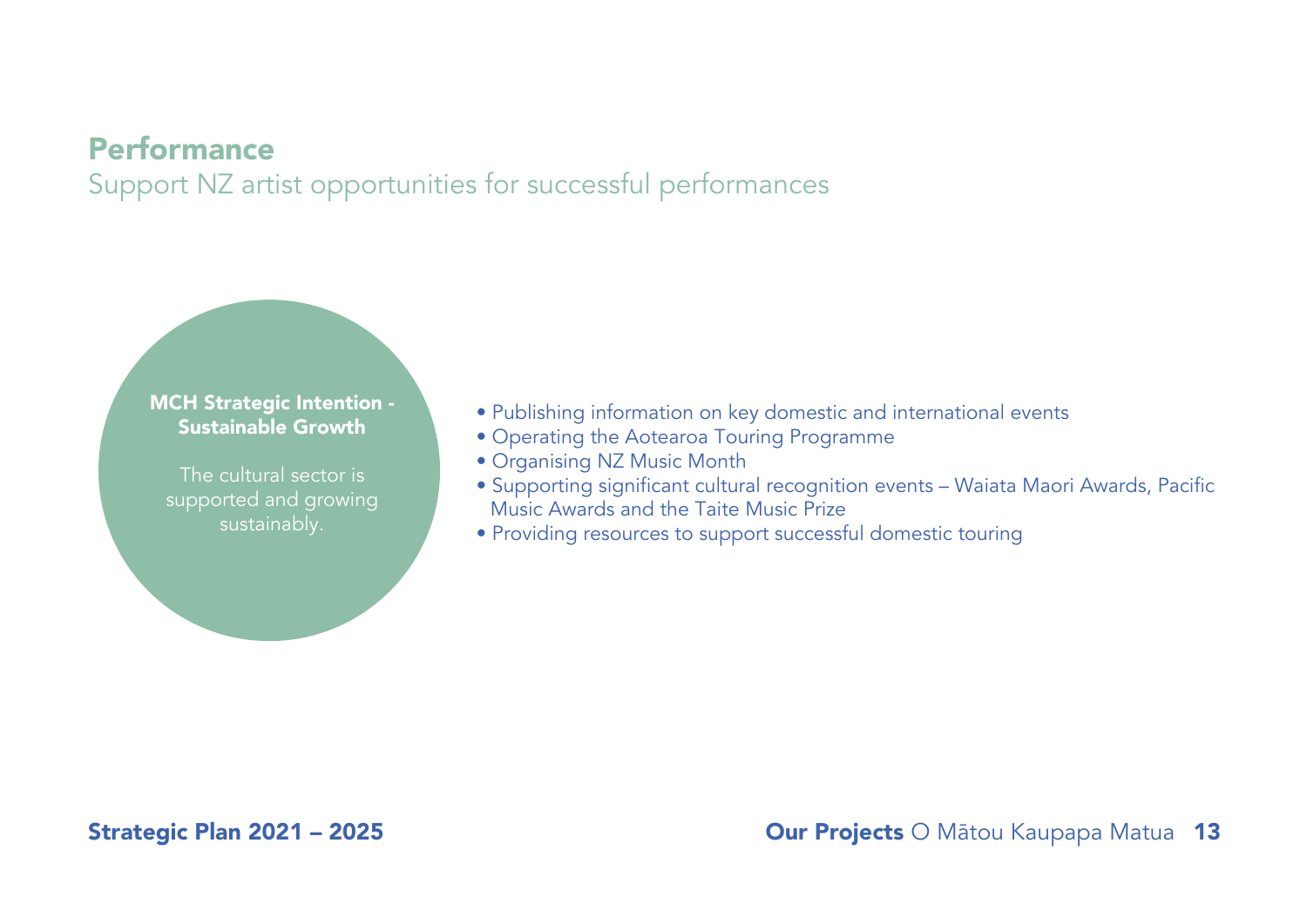## Export Support NZ music to thrive globally

#### MCH Strategic Intention - Sustainable Growth

The cultural sector is supported and growing sustainably.

- Operating the Outward Sound Programme (as border restrictions allow)
- Coordinating and managing the representation of NZ music at international music trade events – e.g. The Great Escape, BIGSOUND, IndieWeek, Folk Alliance International, WOMEX and SXSW (either online or as border restrictions allow)
- Producing the Going Global Music Summit in partnership with IMNZ
- Providing networking opportunities for NZ music businesses with international counterparts i.e. Country Connections -
- Facilitating Master Classes and upskilling opportunities for offshore business growth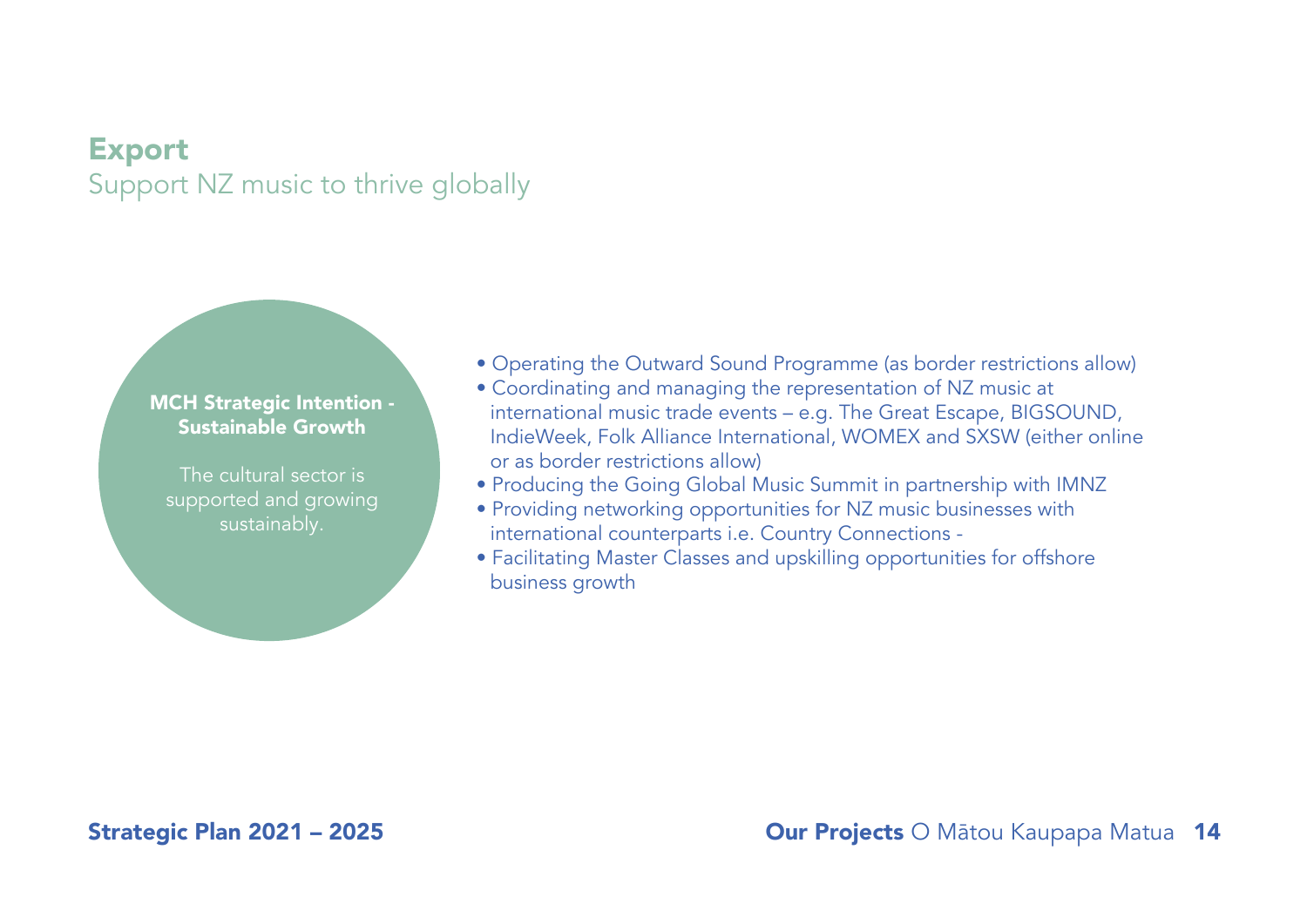## O Mātou Hoa Pakihi Our Partners

## Inter-Agency & Organisation Collaboration

The Music Commission works with a range of other organisations to help us achieve the best value and reach for our services.

| <b>Manatū Taonga</b>                  | <b>MENZA</b>                         | <b>Recorded Music NZ</b>   |
|---------------------------------------|--------------------------------------|----------------------------|
| Ministry for Culture<br>& Heritage    | <b>Ministry of Education</b>         | <b>Smokefree Rockquest</b> |
| <b>APRA AMCOS</b>                     | <b>Music Managers Forum Aotearoa</b> | <b>SoundCheck Aotearoa</b> |
| <b>Creative New Zealand</b>           | <b>MusicHelps</b>                    | <b>SOUNZ</b>               |
| <b>Independent Music NZ</b>           | <b>NZ On Air</b>                     | <b>Tangata Beats</b>       |
| <b>Māori Music Industry Coalition</b> | <b>Our Venues Aotearoa</b>           | Te Māngai Pāho             |

### Strategic Plan 2021 – 2025

Our Partners O Mātou Hoa Pakihi 15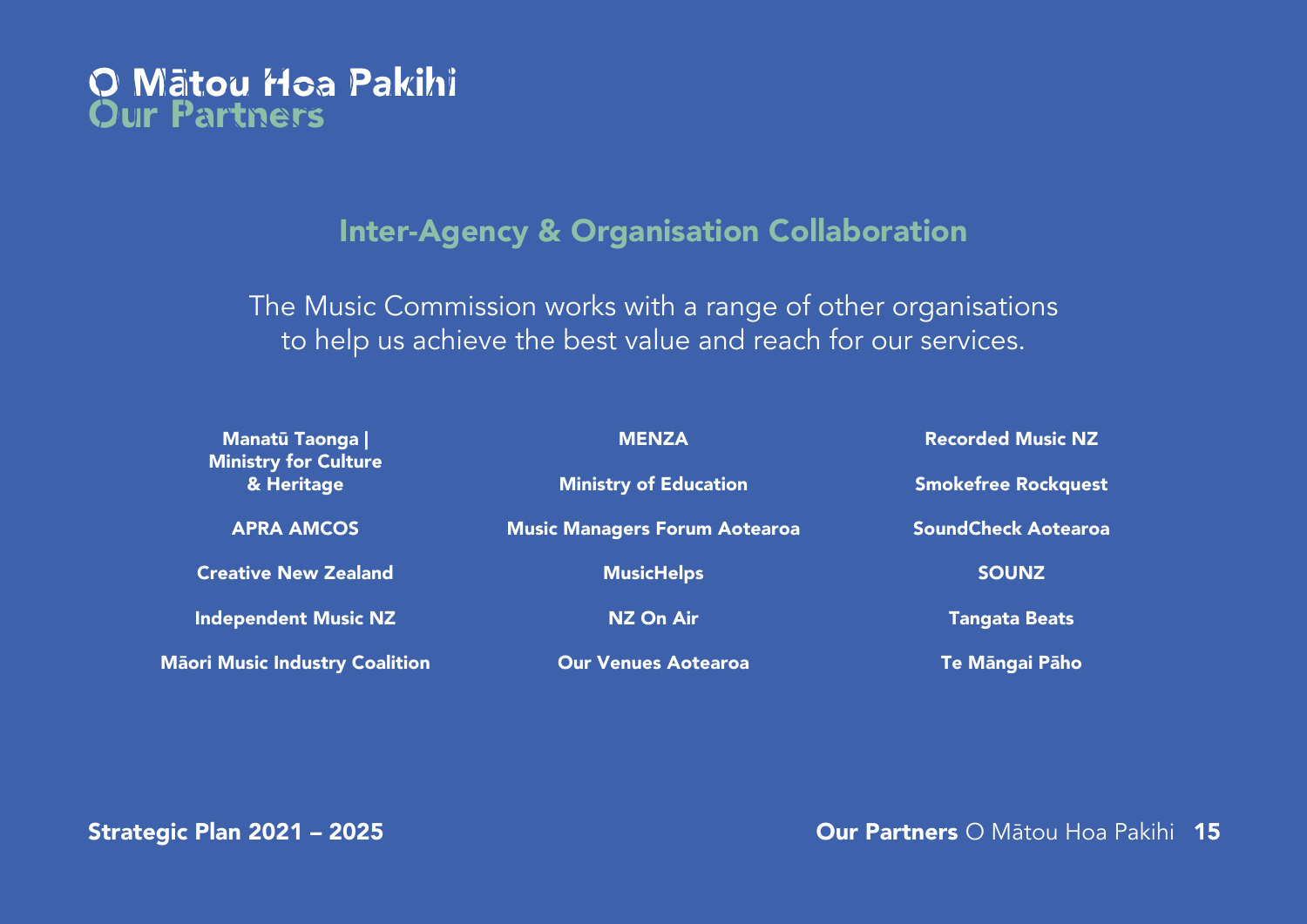## Tō Mātou Pakihi **Our Organisation**

The Music Commission has a small staff and recognises that its people are its greatest organisational asset

The operations of the organisation are managed by the Chief Executive, with input from four senior managers – the International Manager, the Education Manager and two new roles created in 2020, the Aotearoa Touring Programme Manager and the Capability Manager (together, these replace the previous position of Domestic Manager).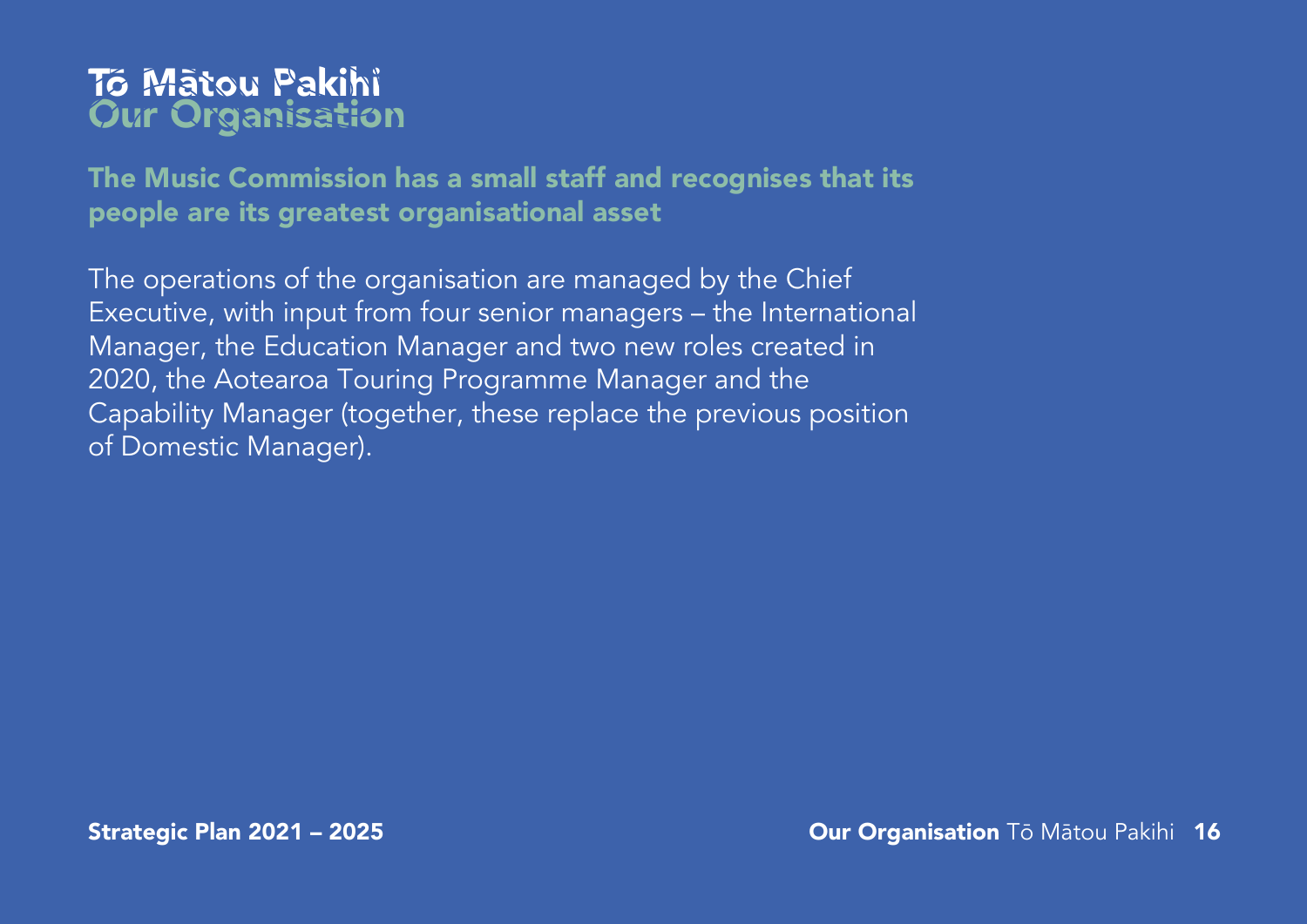## Organisational Health & Capability Goals

#### Goal 1

The Music Commission has a committed and capable Board of Trustees that effectively governs the organisation.

The Board undertake an annual self-assessment to evaluate the effectiveness of its governance.

The Board reviews its make-up to ensure the right balance of skills as vacancies arise.

The Board reviews its policies, procedures and Governance Manual on an annual basis.

#### Goal 2

The Music Commission is committed to being a good employer focusing on retention of staff and providing equal opportunities to staff.

All staff will have training opportunities and performance reviews annually.

That staff turn-over is no more than 1.5 FTE annually.

#### Goal 3

Our office is safe, well maintained and fit for purpose and takes environmental impacts into account.

Business Continuity Planning is part of the ongoing life of the organisation and reviewed annually.

Zero tolerance is maintained for harassment or bullying and all staff are aware of the serious misconduct policy.

Any safety hazard issues are dealt with promptly and reported in a document-controlled file.

A carbon audit of the organisation is undertaken.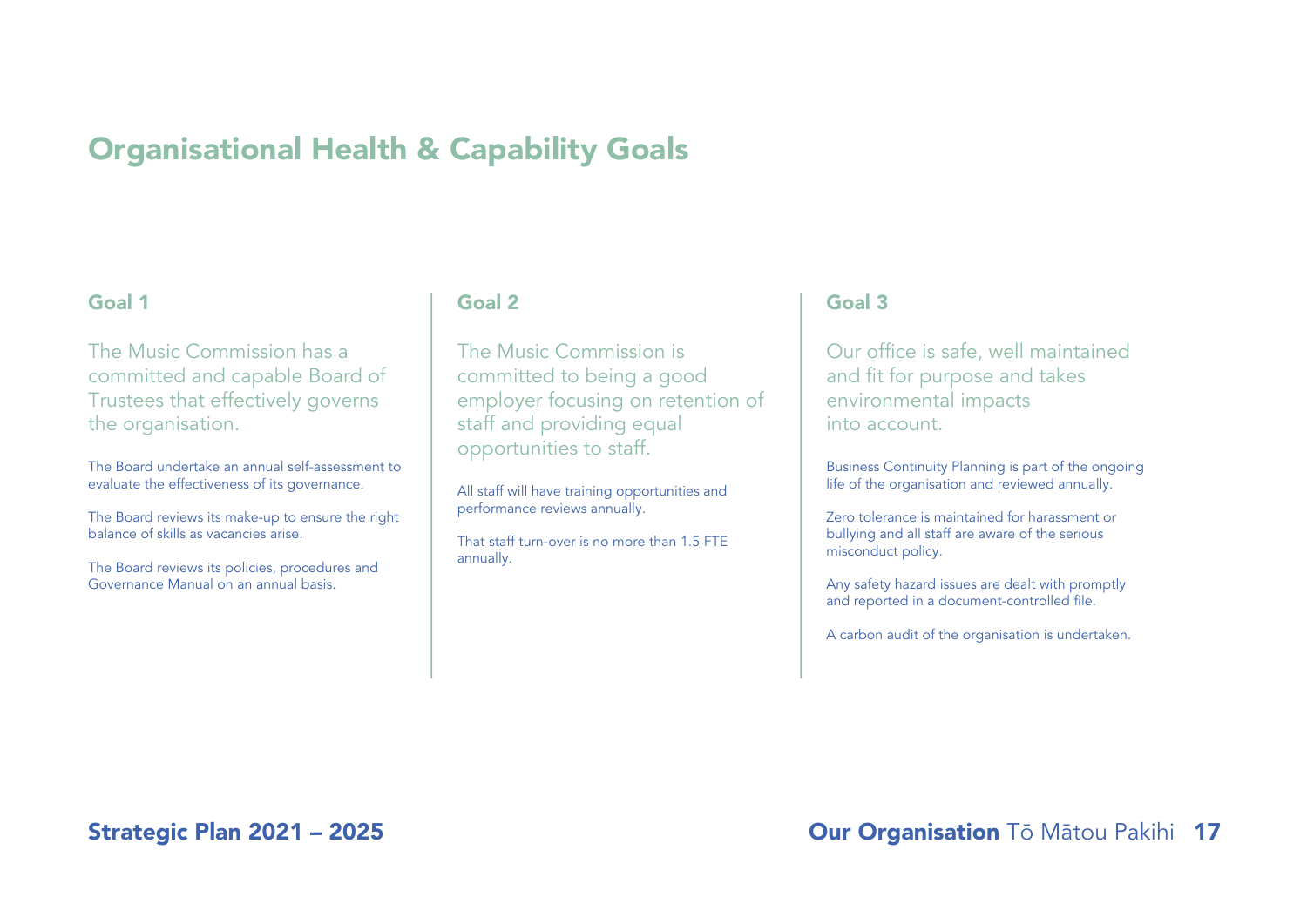## Organisational Health & Capability Goals

#### Goal 4

The Music Commission will collaborate with other agencies, both government and non-government, to provide services to support the growth of the music industry in New Zealand where appropriate.

The Music Commission identifies common goals with other agencies and where appropriate participates in partnerships for service provision.

The Music Commission continues to collaborate with government organisations that work with contemporary popular music.

#### Goal 5

The Music Commission will consult with the wider industry on an annual basis to ensure our strategic goals are aligned with the current environment.

The Music Commission will host external industry representatives every year, either in small focus groups or wider forums, to gain insight into sectoral issues and opportunities.

The staff and Board will be proactive in their roles as ambassadors for the Music Commission and provide feedback and ideas to inform the organisation's strategic framework.